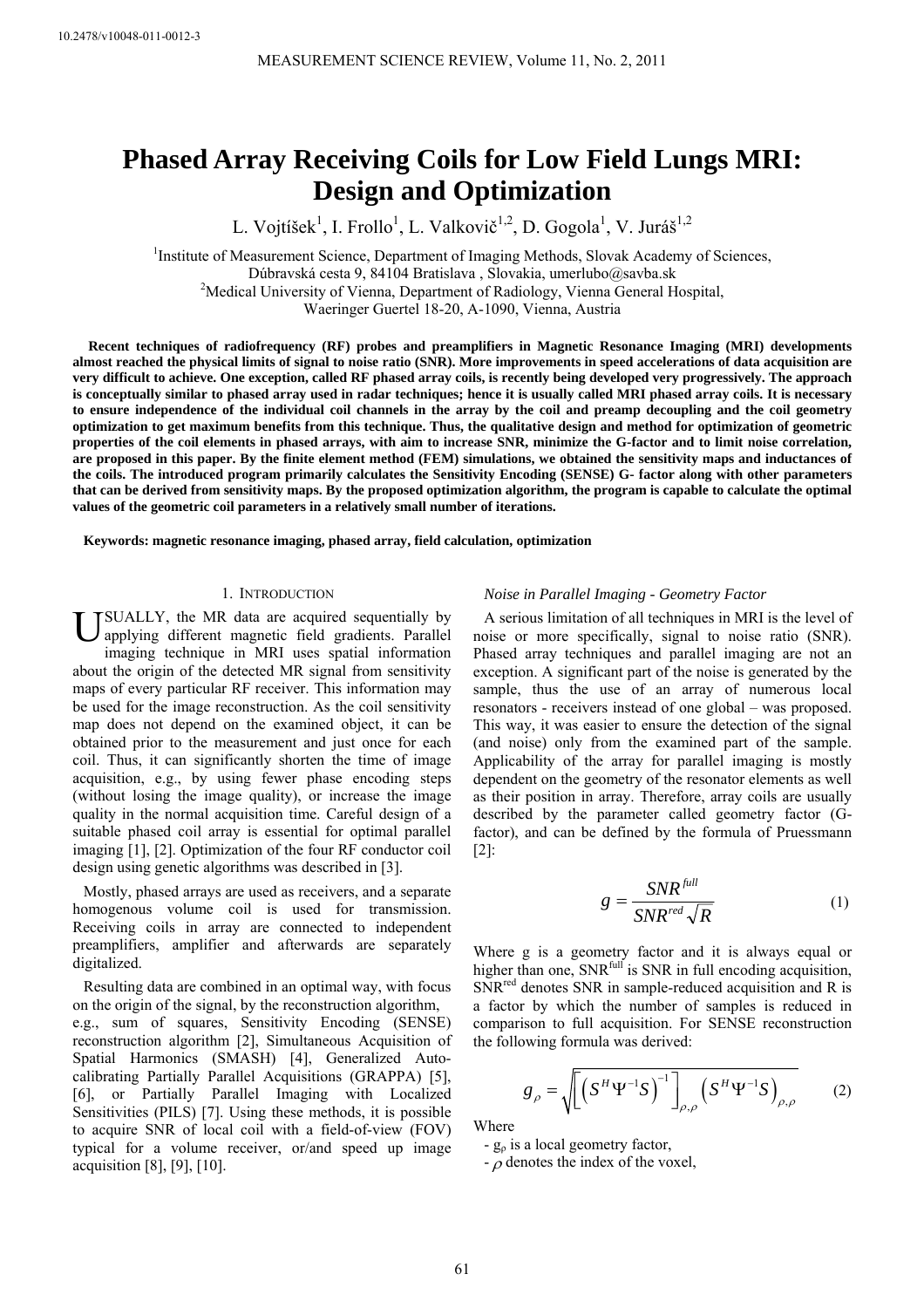$-S<sup>H</sup>$  transposed sensitivity matrix,

- ψ receiver noise matrix.

For the GRAPPA reconstructions a different formula for quantitative G-factor must be used [6].

## *Decoupling*

Mutual inductances and parasitic capacitances may cause coupling - an undesired transfer of signal and also an additive noise between the coils that may cause the so called noise correlations. This causes loss of the spatial information and also decreases the SNR. Therefore, the reduction of these unwanted interactions between coils with overlapping FOVs is critical in phased array techniques. That might be performed in several ways (or their combinations):

- By the mutual position of the coils in array. By overlapping of the neighboring coils it is possible to compensate mutual inductions almost to zero [8]. On the other hand, the overlapped coils will receive the signal (and noise) from the overlapped regions so it will decrease the advantage of the local coils in array and decrease the SNR. Mutual inductances can be decreased down to the reasonable level by distance and mutual position between the coils (gap design). It is rather impossible to get the noise correlation to the functional level this way, thus this technique is usually combined with other decoupling techniques to decrease the level of coupling to the optimal level [11].

- By the so called "preamplifier decoupling" based on using either high impedance or very low impedance input preamplifiers. The aim is to minimize the mutual inductions by decreasing the current in the coils or voltage on the input of the preamplifier.[12]

- By the so called "coil decoupling", which uses lumped elements (capacitors or inductances). There are several ways how to decouple coils from their immediate neighbor; such as adding contra-mutual inductance to the coils mutual inductance, or using a decoupling capacitor connected in series in between neighboring coils so that the voltage across the capacitor counter balances the inducted electromotive force [13].

- By coil shielding (passive or active).

In this paper, phased array coil design and optimization method is proposed. We propose an effective method for optimization of phased array resonator design using simulations of electromagnetic fields by finite element methods (FEM). Description of the coil array and setting of the simulation parameters is based on common interface of the Matlab and Comsol. By means of this method, the four channel coil array for ESAOTE G-scan for thorax imaging was designed and optimized respecting the SENSE G-factor. Designed coils were constructed, tuned by capacitors, connected to the preamplifier and first images were obtained.

# 2. SUBJECT & METHODS

## *Analytical precalculations*

For the study of the butterfly coil behavior, analytical

calculations in Wolfram Mathematica derived from Biot-Savart law have been used:

$$
H(r) = \frac{I}{4\pi} \int_{l} \frac{dl \times r}{|r^2|} \tag{3}
$$

Vector of magnetic field  $H(r)$  is calculated in a simplified model made of four infinite long strip conductors fed by current *I.* Thickness of the strips can be neglected. For one single strip, formulas  $(4)$  and  $(5)$  have been derived. The xcomponent of magnetic field  $H_x$  can be written as follows:

$$
H_x = \frac{15}{2\pi} \begin{bmatrix} \tan^{-1} \left( \frac{-a - x + f}{y + b} \right) \\ -\tan^{-1} \left( \frac{a - x + f}{y + b} \right) \end{bmatrix},
$$
(4)

For the y-component of the magnetic field  $H<sub>v</sub>$  the following expression [14] was written:

$$
H_{y} = \frac{15}{4\pi} \left[ \frac{Log \left\{ \left( -a - x + f \right)^{2} + \left( y + b \right)^{2} \right\}}{-Log \left\{ \left( a - x + f \right)^{2} + \left( y + b \right)^{2} \right\}} \right].
$$
 (5)

Where *a* is width of the strip, *x* and *y* are coordinates in two dimensional Cartesian coordinate system, *f* is a shift of the strip on *x* axis, *b* is a shift of the strip on *y* axis.



Fig.1. Magnetic field  $H_{x,y}(x,y)$  of the one horizontal strip-wire butterfly coil calculated from equations (4), (5), relative dimensions.

#### *Design of the coil*

The proposed coil array was developed for MR imaging of lungs using hyperpolarized <sup>3</sup>He for ESAOE G-Scan 0.25T open bore MR system. The aim of the design was to pick up the signal from the whole thorax (lungs) with maximum sensitivity and minimum overlapping of FOVs (overlapping FOVs in low sensitive regions), to decrease mutualcoupling. The first concept originates in the idea drawn in Fig.2.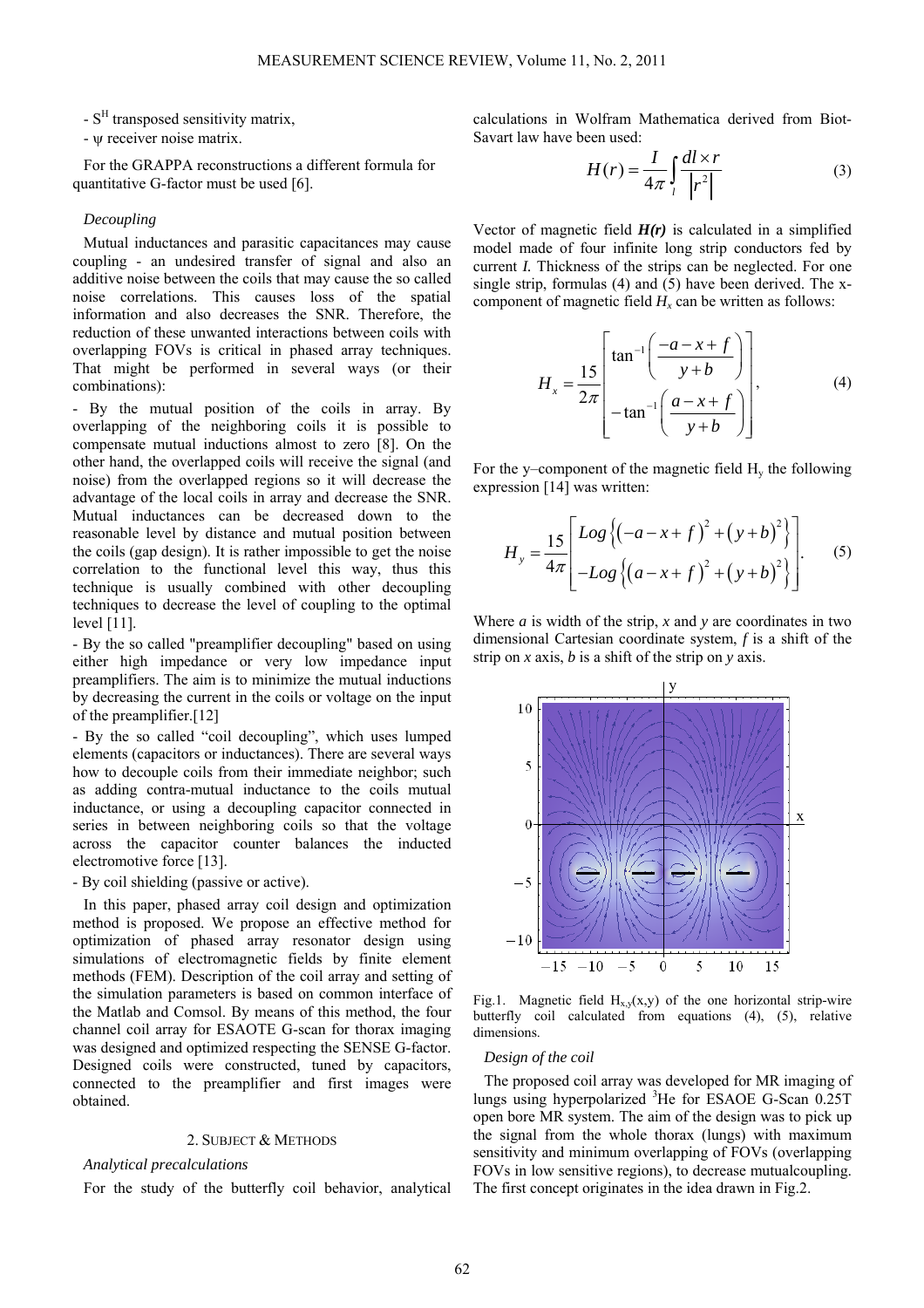

Fig.2. Proton MR image of the lungs with proposed FOV's of each resonator in the array. Sagittal slice, illustrative picture.

Small bore of the G-Scan together with  $B_0$  direction perpendicular to scanner cavity does not allow using the typical design of several identical surface coil loops (circular, square or hexagonal) placed symmetrically or semi-symmetrically around the examined object for full thorax measurement. Hence, a design combined from two square loops and two so called *butterfly coils* was proposed.

The idea of this setup is based on the combination of good sensitivity of simple surface coil and the advantage of butterfly coils with significant sensitivity for the longitudinal magnetic field components (this means field perpendicular to the face of the coil). See Fig.1 and 5.

# *FEM Analysis – Comsol multiphysics*

Analytical calculations using the Biot-Savart law at our wavelengths and dimensions of the coils are very precise. Also phase changes do not play a significant role. The mathematical description and consecutive integration, however, is very complicated already with an undersized difficulty of the shape of the coil. Thus, FEM analysis was used for optimization and more complex calculations.

![](_page_2_Figure_7.jpeg)

Fig.3. Calculated By component of magnetic flux density in the midline (place with smallest mesh density) depicts the "quality" of the final FEM analysis in dependence on mesh density. Mesh consists of: a) 406 elements, b) 2 110 elements, c) 55 450 elements, d) 213 280 elements and FEM analysis was done in 0.3s, 1.5s, 16s and 72s, respectively.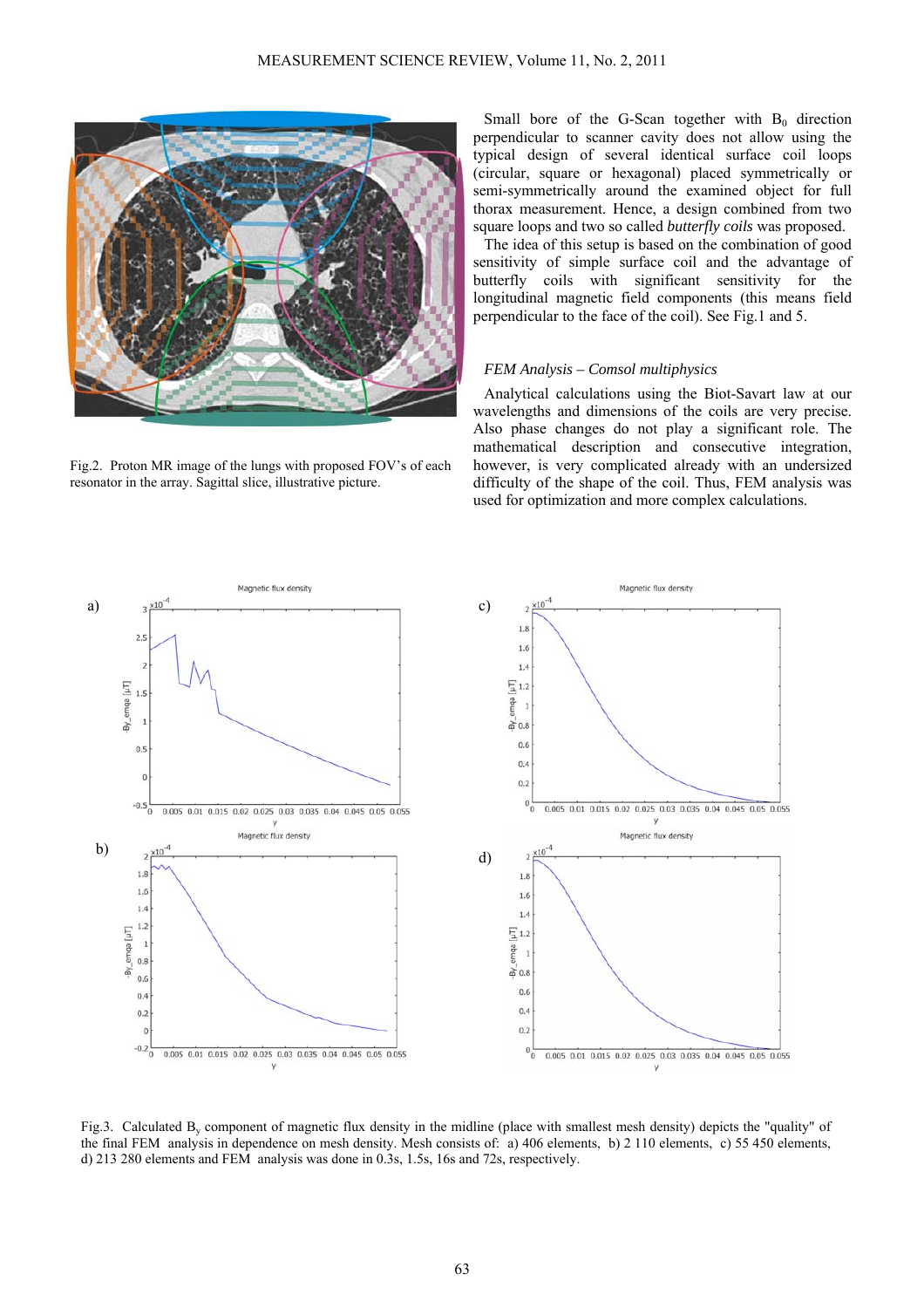For FEM analysis, Comsol Multiphysics (Comsol AB. Stockholm, Sweden) package with an interface for Matlab (Mathworks, Natic MA, USA) was used. This allows preparation of all models by a source code written in Matlab and also running all Comsol simulations from Matlab. Data extracted from the simulations are processed and parameters (G-factor, for instance) can be calculated. According to the calculated parameter, the new dimensions of the coil are proposed and calculated.

As a relatively large number of parameters of the coil are adjusted, a fast converging optimization algorithm is necessary; otherwise the calculations take an unreasonably long time.

For the proposed array design an iterative approach was performed. It means that the limits of all adjusted dimensions were specified. According to the limit dimensions, the size of boundaries and mesh density were swept and simulations to find the least possible mesh density and least possible boundary condition were calculated. This has been done to decrease the number *s* (the degree of freedom of FEM analysis), to get reasonably precise results and to keep the time of the simulation at minimum.

Midline of the coil is the most important space and usually the smallest mesh density is calculated there. In Fig.3, the dependence of FEM analysis on the mesh density is depicted.

# *Optimization of coil arrays configuration, optimization algorithm*

The high number of variables together with the relatively time consuming FEM analysis might cause unreasonably long optimization time and therefore has high requirements on computational endurance of the computer.

There is no reason to search for a perfect result, because the coil parameters slightly change with the loading and surroundings, the model will always slightly differ from the reality. So, the optimization convergence threshold can be set quite high. Also from knowledge of the behavior of the coil and arrays, it is possible to improve the optimization by reasonable initial conditions.

It is clear that from the number of variable dimensions it is not possible to use a *brute force* to calculate not even five steps for every variable in every combination of variables, because the time needed would be unbearable.

From the physical nature of the G-factor and its dependence on sensitivity maps we can predict that our unknown function is continuous and smooth.

This method is based on assumption of a high probability that the optimum lies not far from the initial conditions. Four analyses for every variable were calculated with a defined step around the initial point (one variable is changing while the rest is in the zero point). The results of the FEM analysis are G-factors (also other parameters could be calculated or extracted from analysis). The best result was chosen as the initial point for the next step. Around the new initial point, four analyses for every variable were calculated. These steps were repeated until the minimum was found.

The flow chart of the optimization procedure is depicted in Fig.4.

The algorithm stops if the difference between the last two calculated values is smaller than the defined value or if two selected consecutive initial points are the same. The optimization step of the algorithm is fully adjustable, but for our purpose just a simple setting was sufficient. The following computational system was used: Intel I7 - quad

![](_page_3_Figure_13.jpeg)

Fig.4. Flow chart of the optimization procedure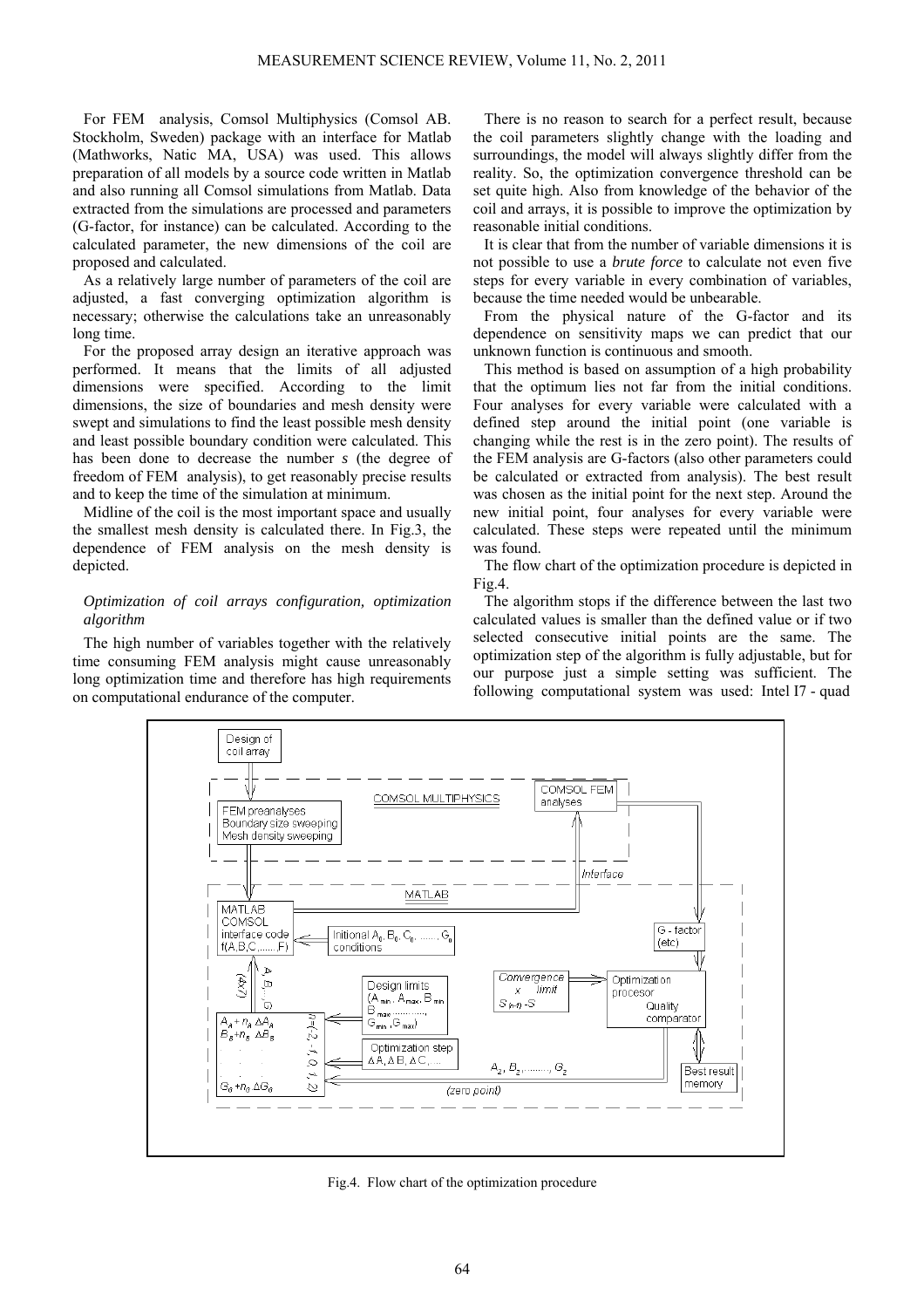core (2.9GHz); 12GB DDR III Windows Vista Business 64bit; Comsol v3.5a; Matlab 2008a- 64bit.

## 3. RESULTS

The method for optimization of phased array receivers uses simulations of electromagnetic fields by finite element methods available in Comsol Multiphysics. Optimization algorithm was implemented as a routine written in Matlab. Description of the coil array and setting of the parameters of the Comsol simulation was based on common interface of the Matlab and Comsol.

The lung phased array for ESAOTE G-scan (ESAOTE Genoa Italy) system was optimized for SENSE - G-factor by adjusting the seven dimensional parameters. The results were obtained by the proposed method and algorithm in three hours on our computational system.

Designed coils were constructed, tuned by fix capacitors, connected to the preamplifier and first images were successfully obtained.

Tab.1. Results of the optimization steps of the 4-channel phased array for 3He lung imaging in ESAOTE G-Scan. Dimensions (according Fig.4) of the coils Optimized on SENSE G-factor calculated by  $(2)$  with R=4. A, B, C, D, E, F, G are dimensions of the coil, see Fig.4.

| <b>Step</b> | 0    | 1th  | 2nd  | 3rd  | 4th  | 5th  | 6th  | 7th  |
|-------------|------|------|------|------|------|------|------|------|
| A           | 19   | 24   | 24   | 24   | 24   | 24   | 24   | 24   |
| B           | 24   | 20   | 26   | 20   | 20   | 20   | 23   | 26.5 |
| C           | 1.5  | 1.0  | 0.5  | 0.5  | 0,5  | 0.5  | 0.5  | 0.5  |
| D           | 8.0  | 5.5  | 5.5  | 6.5  | 5.5  | 5.5  | 5.5  | 5.5  |
| E           | 30   | 25.5 | 33   | 38   | 32.5 | 40   | 40   | 40   |
| F           | 1.5  | 1.0  | 1.5  | 1.0  | 1.0  | 0.5  | 0.5  | 0.5  |
| G           | 5.0  | 4.5  | 3.0  | 4.0  | 3.0  | 4.0  | 3.0  | 3.0  |
| G-Fac.      | 3.02 | 2.19 | 2.04 | 1.96 | 1.84 | 1.73 | 1.67 | 1.67 |

![](_page_4_Figure_8.jpeg)

Fig.5. Model of the 4 channel phased array coil system designed for ESAOTE G-Scan MR tomograph

![](_page_4_Figure_10.jpeg)

Fig.6. Mid plain sagittal slice coil sensitivity maps of the array from Fig.5 calculated in Comsol Multiphysics, real dimensions 240 x 400 mm.

#### 4. DISCUSSION/CONCLUSIONS

The paper proposes a method for optimization of phased array resonators by using simulations of electromagnetic fields by finite element methods in Comsol Multiphysics and optimization routine written in Matlab. Description of the coil array and setting of the parameters of the simulation is based on common interface of the Matlab and Comsol. By using this method, the four channel coil array for ESAOTE G-scan for thorax imaging was designed and optimized for SENSE G-factor. Currently designed coils were manufactured, tuned by fix capacitors, connected to the preamplifier and first images were obtained.

Naturally, the correct coil tuning and decoupling are unavoidable to achieve the best results.

![](_page_4_Figure_15.jpeg)

Fig.7. Border plain sagittal slice coil sensitivity maps of the array from Fig.5 calculated in Comsol Multiphysics, real dimensions 240 x 400 mm.